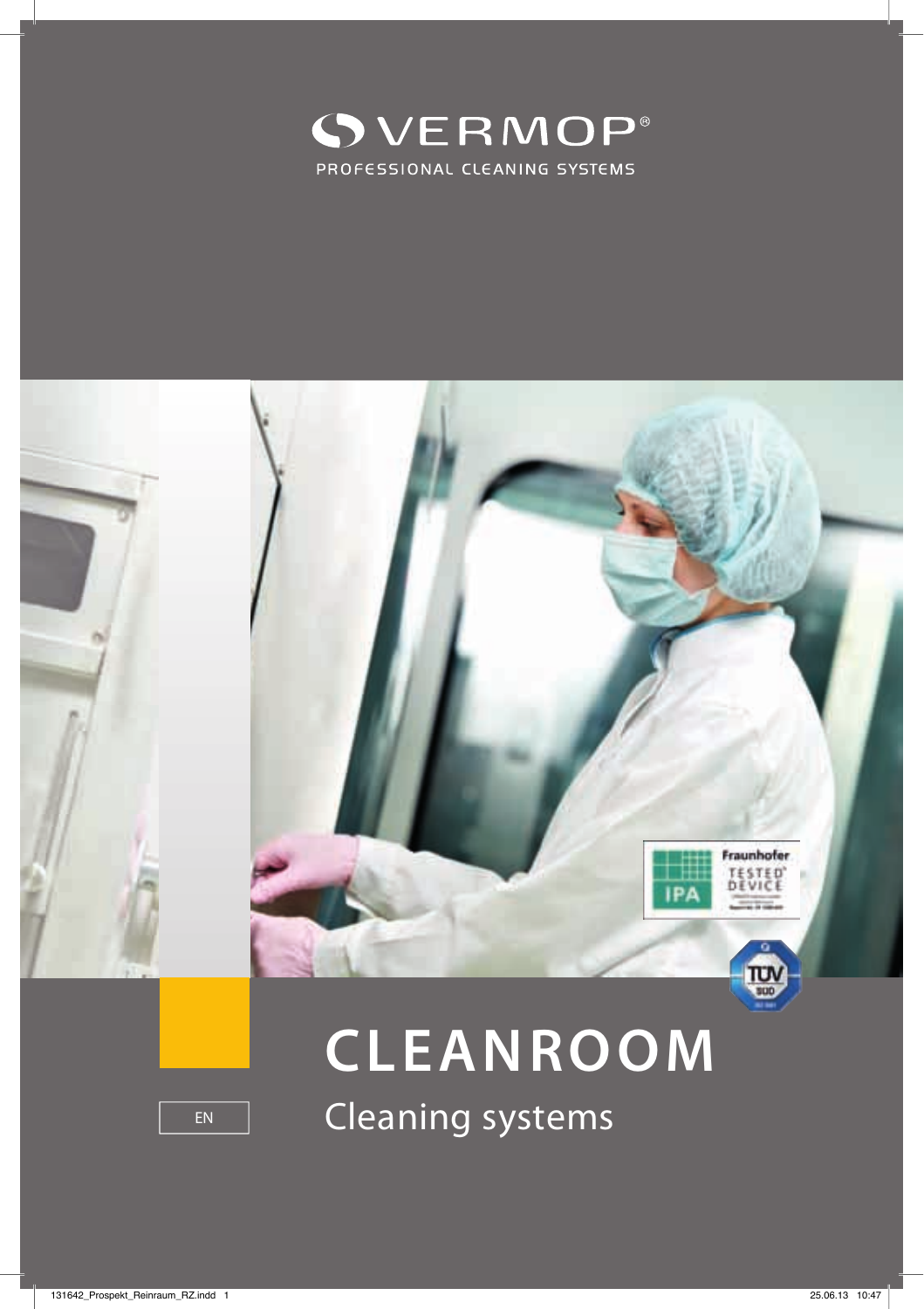#### clean room cleaning



## **CLEAN ROOM CLEANING**

While the topic of cleaning is not included in the primary production process of cleanrooms, it is just as decisive for the quality of a manufactured product. In cleanrooms, it is frequently difficult to actually see the dirt that has to be removed. This makes faith in the quality and functionality of the materials used all the more important.

With the cleaning system for cleanrooms VERMOP offers a complete solution which has been tested by an independent institute in accordance with state-of-the-art methods and which helps operators achieve the ideal desired quality standard. VERMOP was the first company to have floor cleaning textiles tested for cleaning efficiency by the Fraunhofer IPA Institute.

The name VERMOP stands for high-quality professional products and modular cleaning systems which are innovative, proven in practice and long-lasting. Their quality results from more than 80 years of knowhow and experience. Furthermore, VERMOP offers comprehensive service, competent advice and absolute reliability in cooperation.

### **THE BENEFITS FOR YOU:**

- Examination of the system by the Fraunhofer IPA Institute and wfk
- Testing of the cleaning efficiency according to IPC classes
- Cleaning trolley made of GMP-conforming material
- Trolley autoclavable
- Individual adaptation of the cleaning trolley on request
- Effective, ergonomic work

As the first company to do so, VERMOP has had floor cleaning textiles tested for cleaning efficiency in accordance with IPC classes – with outstanding success. More detailed information can be found under cleaning textiles for the cleanroom on page 4. **CERTIFIED CLEANING CLEANING**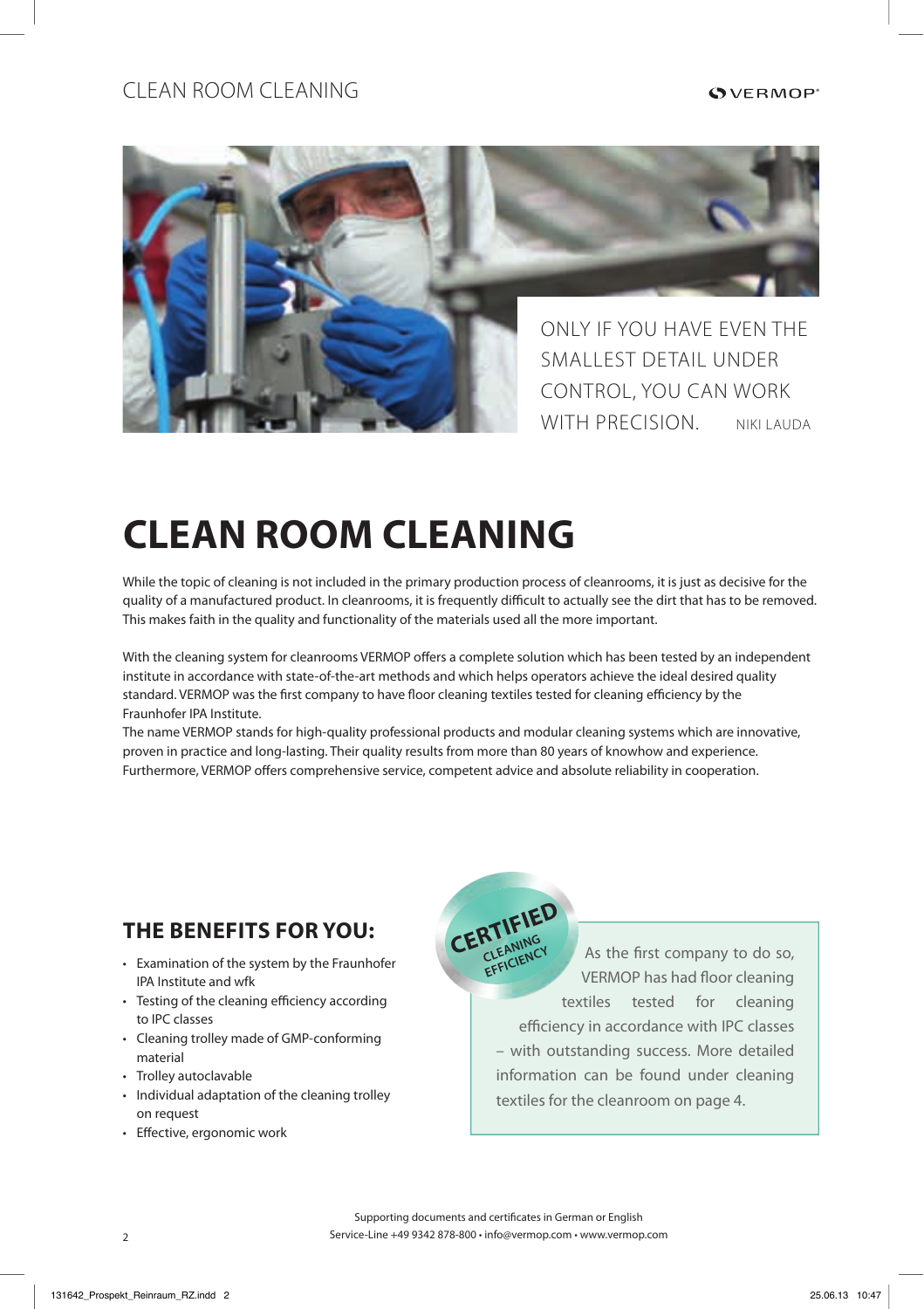#### SyStem trolley and acceSSorieS • clean room cleaning

|                       |                                                                                                                                                                                                                                                                                 | code                        | pack.<br>unit                                |
|-----------------------|---------------------------------------------------------------------------------------------------------------------------------------------------------------------------------------------------------------------------------------------------------------------------------|-----------------------------|----------------------------------------------|
| <b>System trolley</b> |                                                                                                                                                                                                                                                                                 |                             |                                              |
|                       | Variant Cleanroom (stainless steel)<br>EU GMP<br>Dimensions (W x D x H): 84 x 49,5 x 112 cm   material:<br>A/B<br>stainless steel; GMP-conforming material  <br>autoclavable   premises-specific adaptation possible  <br>professionally tested by the Fraunhofer IPA Institute | 5119                        | 1                                            |
|                       | set includes<br>buckets 5,5 l<br>4x<br>box 141<br>1x<br>box 28 l<br>1x                                                                                                                                                                                                          | 51662<br>51663<br>51661     |                                              |
| <b>Accessories</b>    |                                                                                                                                                                                                                                                                                 |                             |                                              |
|                       | box<br>14 <sup>1</sup><br>281<br>Dimensions 14 I (W x D x H): 32,5 x 53 x 10 cm   dimensions 28 I<br>(W x D x H): 32,5 x 53 x 20 cm   material: stainless steel                                                                                                                 | 51663<br>51661              | 1<br>1                                       |
|                       | lid for box 141/281<br>Dimensions (W x D x H): 16,2 x 26,5 x 20 cm   material: stainless steel                                                                                                                                                                                  | 51665                       | $\mathbf{1}$                                 |
|                       |                                                                                                                                                                                                                                                                                 |                             |                                              |
|                       | bucket 5,5 l<br>Dimensions (W x D x H): 16,2 x 26,5 x 20 cm   material: stainless steel                                                                                                                                                                                         | 51662                       | $\mathbf{1}$                                 |
|                       | lid for bucket 5,5 l<br>Material: stainless steel                                                                                                                                                                                                                               | 51664                       | $\mathbf{1}$                                 |
|                       |                                                                                                                                                                                                                                                                                 |                             |                                              |
|                       | flat wringer<br>Material: stainless steel                                                                                                                                                                                                                                       | S-12180                     | $\mathbf{1}$                                 |
|                       |                                                                                                                                                                                                                                                                                 |                             |                                              |
|                       | dosage grid<br>Material: stainless steel                                                                                                                                                                                                                                        | 5551                        | $\mathbf{1}$                                 |
|                       |                                                                                                                                                                                                                                                                                 |                             |                                              |
|                       | holder, stainless steel<br>40 cm<br>50 cm<br>handle                                                                                                                                                                                                                             | 0047<br>0054                | $\mathbf{1}$<br>$\mathbf{1}$                 |
|                       | aluminium, anodized, blue<br>fibre-glass, white<br>stainless steel                                                                                                                                                                                                              | 894501<br>894003<br>S-13094 | $\mathbf{1}$<br>$\mathbf{1}$<br>$\mathbf{1}$ |

Service-Line +49 9342 878-800 • info@vermop.com • www.vermop.com 3 Supporting documents and certificates in German or English